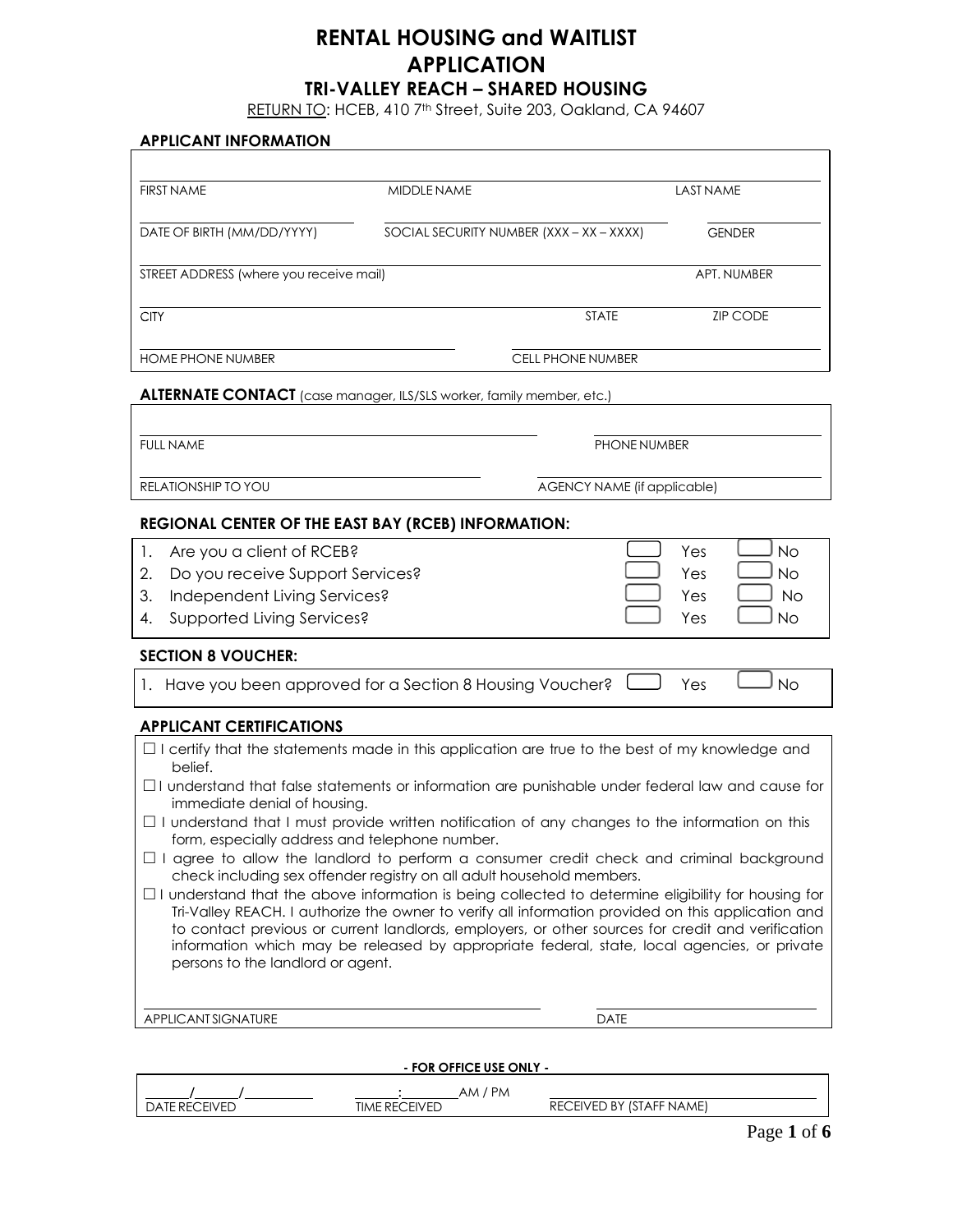APPLICANT NAME PROPERTY

### **EVICTION HISTORY**

a. Have you or any household members ever been evicted for fraud, non-payment of rent, or failure to comply with lease provisions?  $\Box$  NO  $\Box$  YES

b. If 'YES,' please provide details and dates for each instance:

### **CRIMINAL HISTORY**

a. Have you or any household members ever been convicted of a felony? □ NO □ YES b. If 'YES,' please provide details and dates for each instance:

### **CURRENT HOUSING**

| YOUR CURRENT ADDRESS (where you sleep at night) |                                                                                                        |                                 |                    | APT. NUMBER                   |
|-------------------------------------------------|--------------------------------------------------------------------------------------------------------|---------------------------------|--------------------|-------------------------------|
| <b>CITY</b>                                     |                                                                                                        |                                 | <b>STATE</b>       | <b>ZIP CODE</b>               |
| $\Box$ GROUP HOME                               | <b>LEMERGENCY SHELTER</b>                                                                              | <b>I HOTEL</b>                  | $\Box$ FAMILY HOME | l Lapartment                  |
|                                                 |                                                                                                        |                                 |                    |                               |
| DATE YOU MOVED IN                               |                                                                                                        | DATE YOU MUST LEAVE BY (if any) |                    | MONTHLY RENT YOU PAY (if any) |
|                                                 | ARE YOU REQUIRED TO GIVE YOUR LANDLORD THIRTY (30) DAYS NOTICE BEFORE MOVING OUT? $\Box$ YES $\Box$ NO |                                 |                    |                               |
|                                                 | REASON(S) FOR SEEKING NEW HOUSING:                                                                     |                                 |                    |                               |

**CURRENT LANDLORD** (or someone who can verify the information above)

| <b>CURRENT LANDLORD NAME</b>   | <b>PHONE NUMBER</b>   |                 |  |
|--------------------------------|-----------------------|-----------------|--|
| LANDLORD'S ADDRESS             |                       | APT. NUMBER     |  |
| <b>CITY</b>                    | <b>STATE</b>          | <b>ZIP CODE</b> |  |
| LANDLORD'S RELATIONSHIP TO YOU | NUMBER OF YEARS KNOWN |                 |  |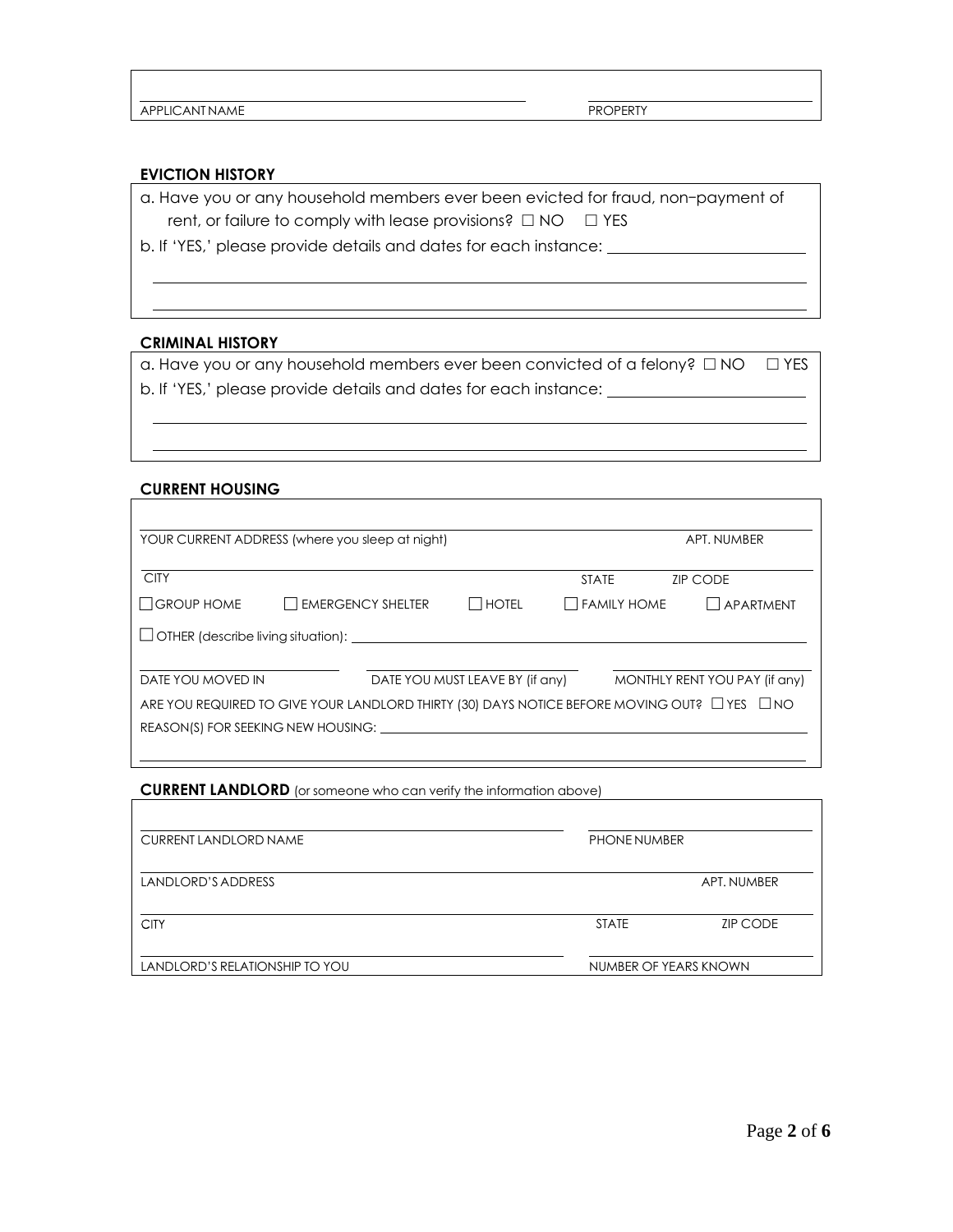APPLICANT NAME PROPERTY

# **PREVIOUS HOUSING**

| YOUR PREVIOUS ADDRESS             |                                              |              |                      | APT. NUMBER     |
|-----------------------------------|----------------------------------------------|--------------|----------------------|-----------------|
| <b>CITY</b>                       |                                              |              | <b>STATE</b>         | <b>ZIP CODE</b> |
| <b>GROUP HOME</b><br>$\mathbf{I}$ | $\Box$ EMERGENCY SHELTER                     | <b>HOTFI</b> | <b>I</b> FAMILY HOME | APARTMENT       |
|                                   | □ OTHER (describe living situation): <u></u> |              |                      |                 |
| <b>MONTHLY RENT</b>               | DATE OF MOVE-IN                              |              | DATE OF MOVE-OUT     |                 |
| REASON(S) FOR MOVING OUT:         |                                              |              |                      |                 |

# **PREVIOUS LANDLORD** (or someone who can verify the information above)

| <b>CURRENT LANDLORD NAME</b>   | PHONE NUMBER          |                 |  |
|--------------------------------|-----------------------|-----------------|--|
| LANDLORD'S ADDRESS             |                       | APT. NUMBER     |  |
| <b>CITY</b>                    | <b>STATE</b>          | <b>ZIP CODE</b> |  |
| LANDLORD'S RELATIONSHIP TO YOU | NUMBER OF YEARS KNOWN |                 |  |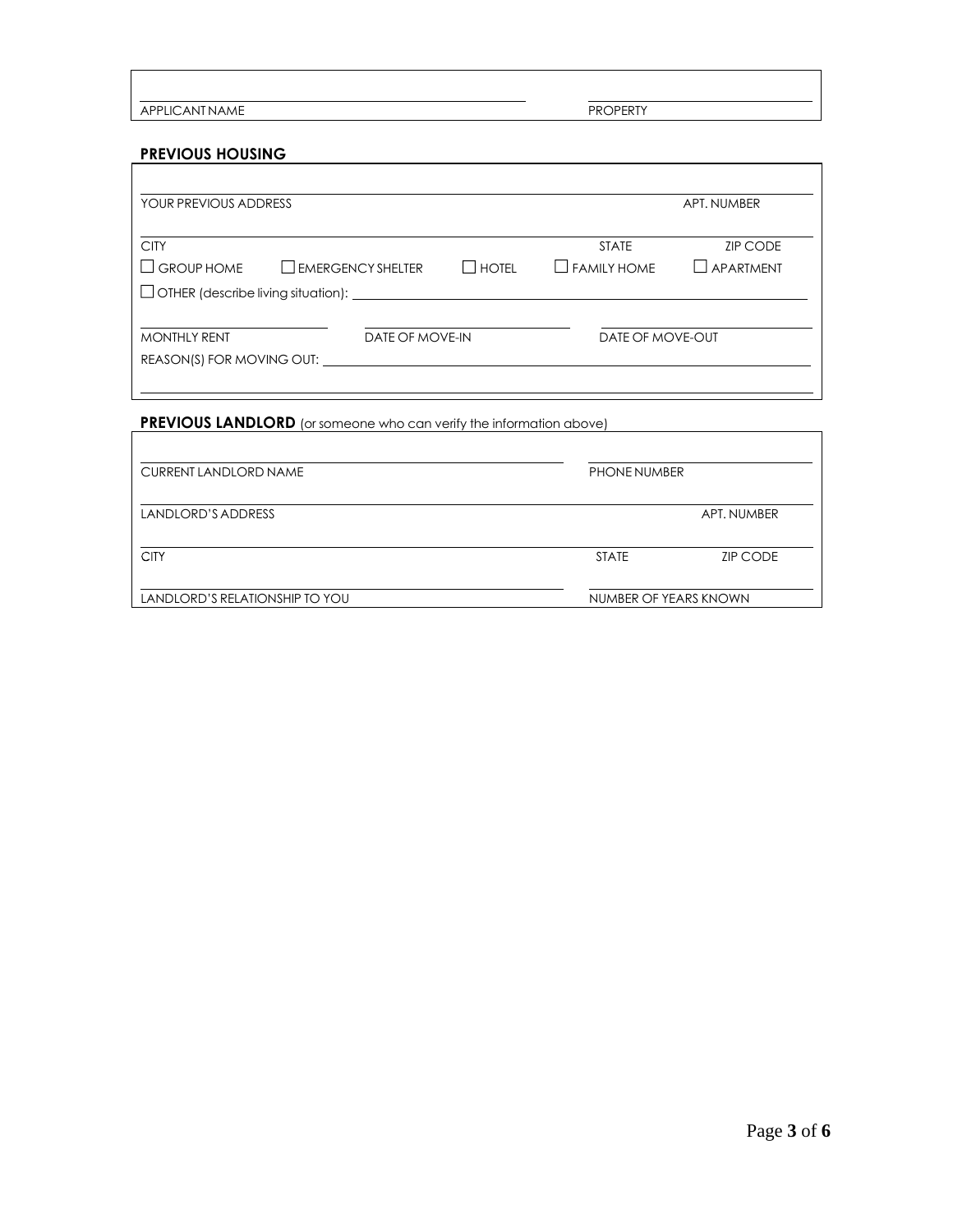APPLICANT NAME

Ĭ

**HOUSEHOLD ASSETS** (bank accounts, trusts, real estate, etc.)

|                   | $\Box$ YES, I/we have assets and have provided the information below: |                                   |                      |
|-------------------|-----------------------------------------------------------------------|-----------------------------------|----------------------|
|                   |                                                                       |                                   | \$                   |
| <b>ASSET TYPE</b> | <b>FINANCIAL INSTITUTION</b>                                          | <b>NAME ON ACCOUNT</b>            | <b>CURRENT VALUE</b> |
|                   |                                                                       |                                   |                      |
| <b>ASSET TYPE</b> | <b>FINANCIAL INSTITUTION</b>                                          | <b>NAME ON ACCOUNT</b>            | <b>CURRENT VALUE</b> |
|                   |                                                                       |                                   | S                    |
| <b>ASSET TYPE</b> | <b>FINANCIAL INSTITUTION</b>                                          | NAME ON ACCOUNT                   | <b>CURRENT VALUE</b> |
|                   |                                                                       |                                   | S                    |
| <b>ASSET TYPE</b> | <b>FINANCIAL INSTITUTION</b>                                          | <b>NAME ON ACCOUNT</b>            | <b>CURRENT VALUE</b> |
|                   |                                                                       |                                   | S                    |
| <b>ASSET TYPE</b> | FINANCIAL INSTITUTION                                                 | NAME ON ACCOUNT                   | <b>CURRENT VALUE</b> |
|                   |                                                                       | <b>TOTAL VALUE OF ALL ASSETS:</b> | $\frac{1}{2}$        |
|                   | $\Box$ NO, I/we do not have ANY assets at this time.                  |                                   |                      |

# **HOUSEHOLD INCOME** (wages, SS/SSI, food stamps, cash from family, etc.)

|                       |                                                                                             |                              | S                     |
|-----------------------|---------------------------------------------------------------------------------------------|------------------------------|-----------------------|
| <b>TYPE OF INCOME</b> | SOURCE OF INCOME                                                                            | <b>NAME OF RECIPIENT</b>     | <b>MONTHLY AMOUNT</b> |
|                       |                                                                                             |                              | \$                    |
| <b>TYPE OF INCOME</b> | SOURCE OF INCOME                                                                            | <b>NAME OF RECIPIENT</b>     | <b>MONTHLY AMOUNT</b> |
|                       |                                                                                             |                              |                       |
| <b>TYPE OF INCOME</b> | SOURCE OF INCOME                                                                            | <b>NAME OF RECIPIENT</b>     | <b>MONTHLY AMOUNT</b> |
|                       |                                                                                             |                              |                       |
| <b>TYPE OF INCOME</b> | SOURCE OF INCOME                                                                            | <b>NAME OF RECIPIENT</b>     | <b>MONTHLY AMOUNT</b> |
|                       |                                                                                             |                              |                       |
| <b>TYPE OF INCOME</b> | SOURCE OF INCOME                                                                            | <b>NAME OF RECIPIENT</b>     | <b>MONTHLY AMOUNT</b> |
|                       |                                                                                             | <b>TOTAL MONTHLY INCOME:</b> | \$                    |
|                       | $\Box$ NO, I/we do not have ANY income at this time.                                        |                              |                       |
|                       | <b>REQUIRED:</b> If you checked 'NO' above, please describe the resources available to your |                              |                       |
|                       | household for covering basic necessities, such as food, clothing, medications, etc.:        |                              |                       |
|                       |                                                                                             |                              |                       |
|                       |                                                                                             |                              |                       |
|                       |                                                                                             |                              |                       |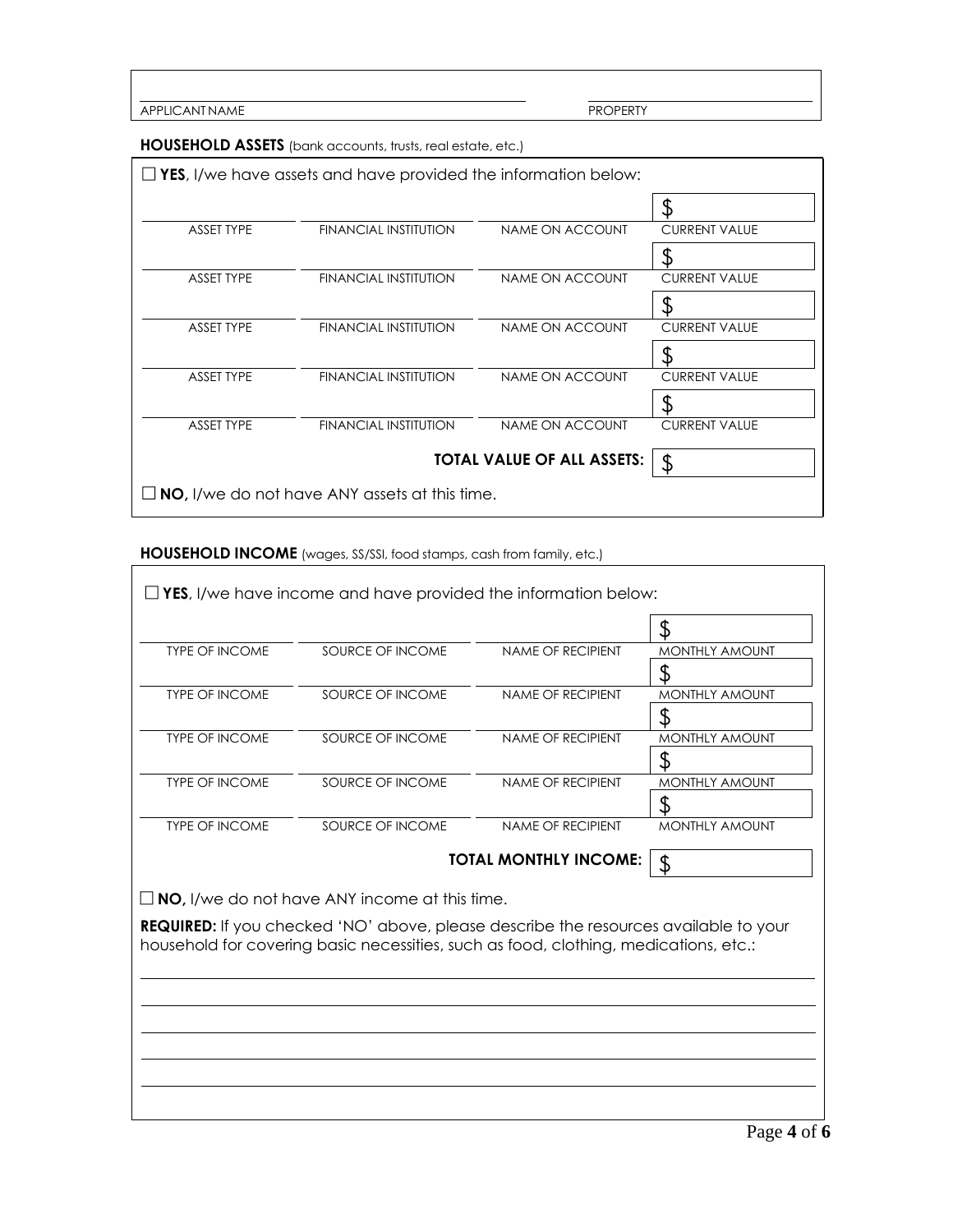APPLICANT NAME

 $\overline{\Gamma}$ 

 $\overline{1}$ 

**PERSONAL REFERENCE #1** (provide at least two (2) references for each adult household member)

| <b>REFERENCE NAME</b> | <b>PHONE NUMBER</b> |                       |
|-----------------------|---------------------|-----------------------|
| STREET ADDRESS        |                     | APT. NUMBER           |
| <b>CITY</b>           | <b>STATE</b>        | <b>ZIP CODE</b>       |
| RELATIONSHIP TO YOU   |                     | NUMBER OF YEARS KNOWN |

## **PERSONAL REFERENCE #2**

| <b>REFERENCE NAME</b>      | PHONE NUMBER   |                       |
|----------------------------|----------------|-----------------------|
| STREET ADDRESS             |                | APT. NUMBER           |
| <b>CITY</b>                | <b>STATE</b>   | <b>ZIP CODE</b>       |
| <b>RELATIONSHIP TO YOU</b> |                | NUMBER OF YEARS KNOWN |
| <b>TITLE /PROFESSION</b>   | COMPANY/AGENCY |                       |